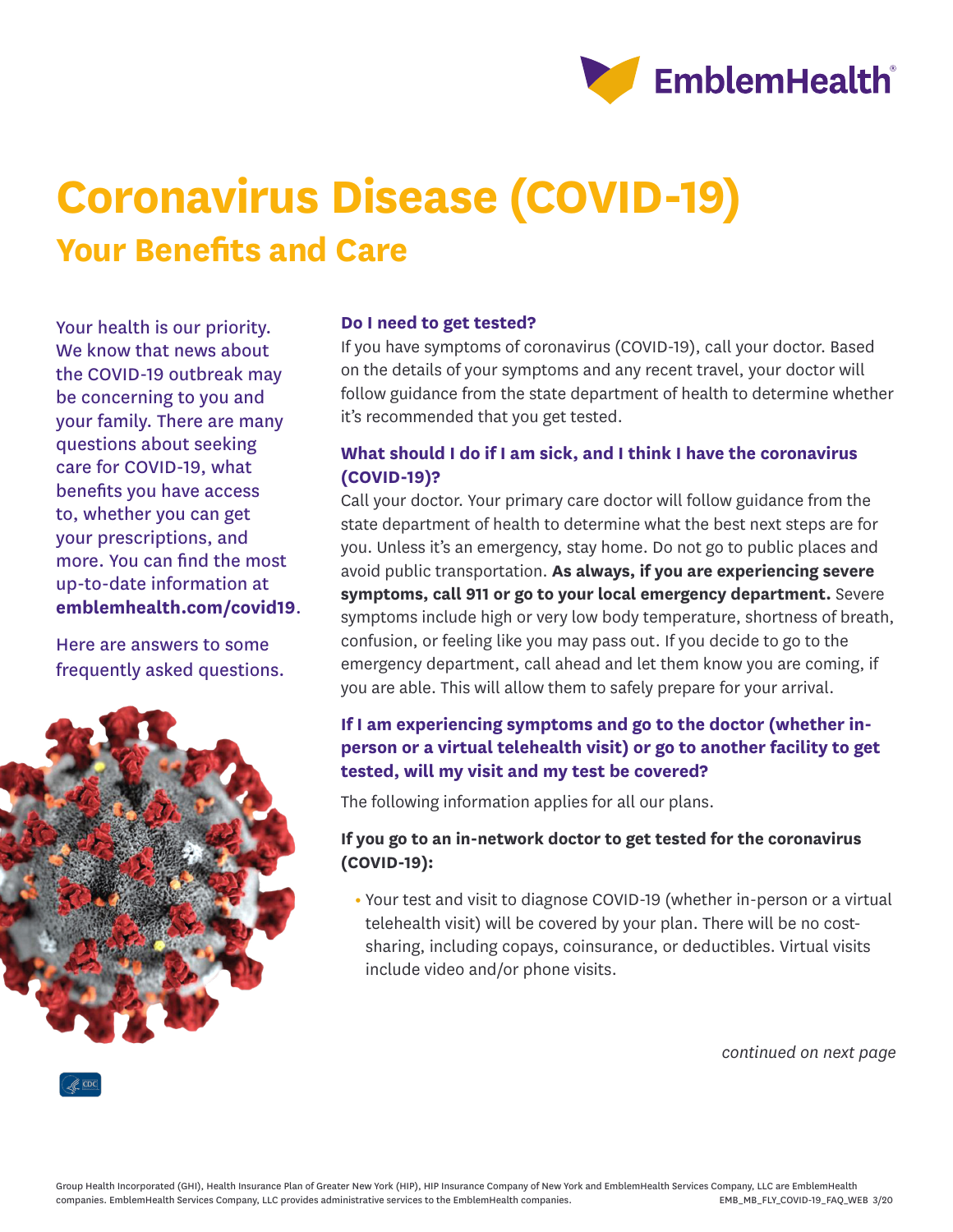#### **If you go to an out-of-network doctor to get tested for the coronavirus (COVID-19):**

**•** Your test and visit to diagnose COVID-19 (whether in-person or a virtual telehealth visit) may NOT be covered by your plan. All normal coverage restrictions and cost-sharing charges will apply for care or treatment, including inpatient hospital admissions. Some plans do not cover out-of-network services, so this could include the total cost for services.

#### **If you go to the emergency room to be tested for COVID-19:**

**•** Your test and visit to diagnose COVID-19 will be covered by your plan. There will be no cost-sharing, including copays, coinsurance, or deductibles. Service you get for an emergency room visit will always be covered, if you are admitted to the hospital.

#### **What if I need to see a doctor for something else?**

We have safe and convenient options for members:

- **•** All EmblemHealth members have access to our 24-hour Nurse Hotline **(877-444-7988)**
- **•** For EmblemHealth members with telemedicine as part of their benefit plan, we partner with Teladoc® for virtual doctor visits. Visit Teladoc online at **member.teladoc.com/emblemhealth** or by calling **800-835-2362** to talk with a doctor 24 hours a day, seven days a week.
- **•** AdvantageCare Physicians (ACPNY) will have virtual visits available for all ACPNY patients. ACPNY patients will receive an email about how to use this service.

#### **If I go to the doctor to get tested, is my doctor visit covered?**

If you are seeing the doctor for flu-like symptoms and your doctor recommends that you get tested for the coronavirus, your doctor's visit is covered by your plan at no cost to you.

# **If I use telehealth services, for something other than coronavirus (COVID-19) testing and initial diagnosis, will the visit be covered?**

The following information applies for all our plans:

## **If you use in-network telehealth services, including a phone call or virtual visit with your in-network doctor for something not related to coronavirus (COVID-19):**

**•** Your virtual telehealth visit will be covered by your plan. There will be no cost-sharing, including copays, coinsurance, or deductibles. Virtual visits include video and/or phone visits.

## **If you use on out-of-network telehealth service or have a virtual visit with an out-of-network doctor for something not related to coronavirus (COVID-19):**

**•** This may NOT be covered by your plan. All normal coverage restrictions and cost-sharing charges will apply for care or treatment, including inpatient hospital admissions. Some plans do not cover out-of-network services, so this could include the total cost for services.

#### **Should I get a flu shot?**

The annual flu vaccine does not protect against the coronavirus. We do encourage members to always get their annual flu vaccine because it is the single best thing you can do to protect yourself and your family from various strains of the flu.